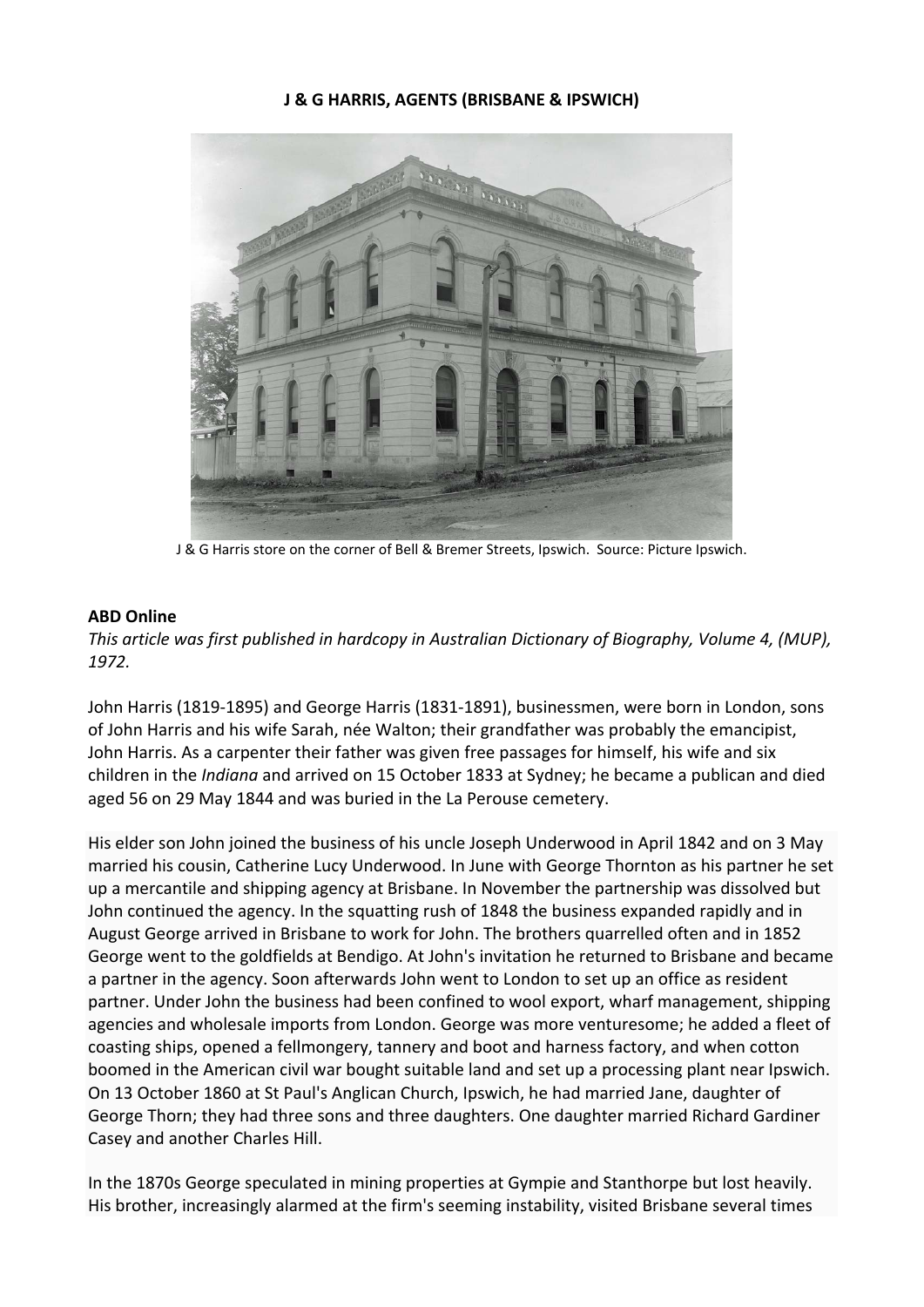and sent agents to report on its progress. George resented this interference and, attributing it to parsimony and over‐caution, decided that the partnership had broken down. On 29 August 1876 he petitioned to have the firm declared insolvent. The proceedings for winding up the firm ended in October 1878 and he soon opened his own business as George Harris & Co.

With his wide interests George was prominent in Brisbane affairs. In May 1860 he was appointed to the Queensland Legislative Council and served until August 1878. At various times he was consul for the United States of America, for Italy and for Belgium. In 1862 he had leased Newstead House, the old government residency, and later bought it. There he entertained lavishly until the property was lost during the bankruptcy proceedings. He died on 28 March 1891 at North Quay, Brisbane, and John on 27 May 1895 probably in England.

## **The Moreton Bay Courier, Tuesday, 16 October 1860**

Married. By license, on the  $13<sup>th</sup>$  instant, at Saint Paul's Church, Ipswich, by the Rev. Lacy Rumsey, The Hon. George Harris, M.L.C., of Brisbane, to Jane, eldest daughter of George Thorn, Esq., M.P., of Ipswich.

# **Queensland Times, 17 February 1986, page 6 ‐ 'Headstone mystery uncovered' by Robyn Buchanan.**

The J & G Harris store was located on the corner of Bell and Bremer Streets, Ipswich. The Harris brothers came from London in 1833. In 1860, George married Jane Thorn. In the 1860s the Harris brothers set up a cotton gin and in 1864 built the two‐storey brick store. It had a slate roof and the exterior walls were decorated with ornamental mouldings. The two main entrances had keystones with heads sculptured into the sandstone. In the 1870s, George Harris became bankrupt and the Ipswich Middle School used the building until 1877. The building was later demolished. The Keystones from the building were saved by A.E. (Bertie) Roberts and were eventually presented to Ipswich Central School as a gift for their  $125<sup>th</sup>$  anniversary.

## **The Brisbane Courier, 1 May 1872**

An inquiry touching the death of a South Sea Islander named Stammid, was held by the Police Magistrate of Ipswich on Tuesday last. From the report of the evidence in the Queensland Times it appears that some islanders belonging to Messrs J. & G. Harris occupy a house in East-street, Ipswich, and on Saturday night and Sunday last they and a few fellow‐countrymen were enjoying themselves at this house after the fashion of white labourers – namely, by hard drinking. The deceased, who had been in the colony for six years, and was in a delicate state of health from a sprain of the back through carrying a bag of flour at Maryborough some time ago, got drunk, and died on the spot. Dr. Dorsey found no external marks of violence on the body, and thought it probably that death was caused merely by the man getting drunk in his weak state of health, but could not say positively until he had made a post‐mortem examination. The Police Magistrate directed such an examination to be made, and the inquiry was adjourned to hear the doctor's further testimony.

## **The Brisbane Courier, Friday 3 May 1872**

We learn from the Ipswich Observer of yesterday that Dr. Dorsey made a post mortem examination of the body of the Polynesian Stammid, whose death at Ipswich, was noticed in our issue yesterday. At the adjourned inquiry before the Police Magistrate Dr. Dorsey deposed that he had made a post-mortem examination of the body of deceased; he found, on examination of the head, a very large quantity of extravasated blood between the scalp and the bones of the skull, extending over the occipital bone; there was also a mark of a contusion over the frontal bone, and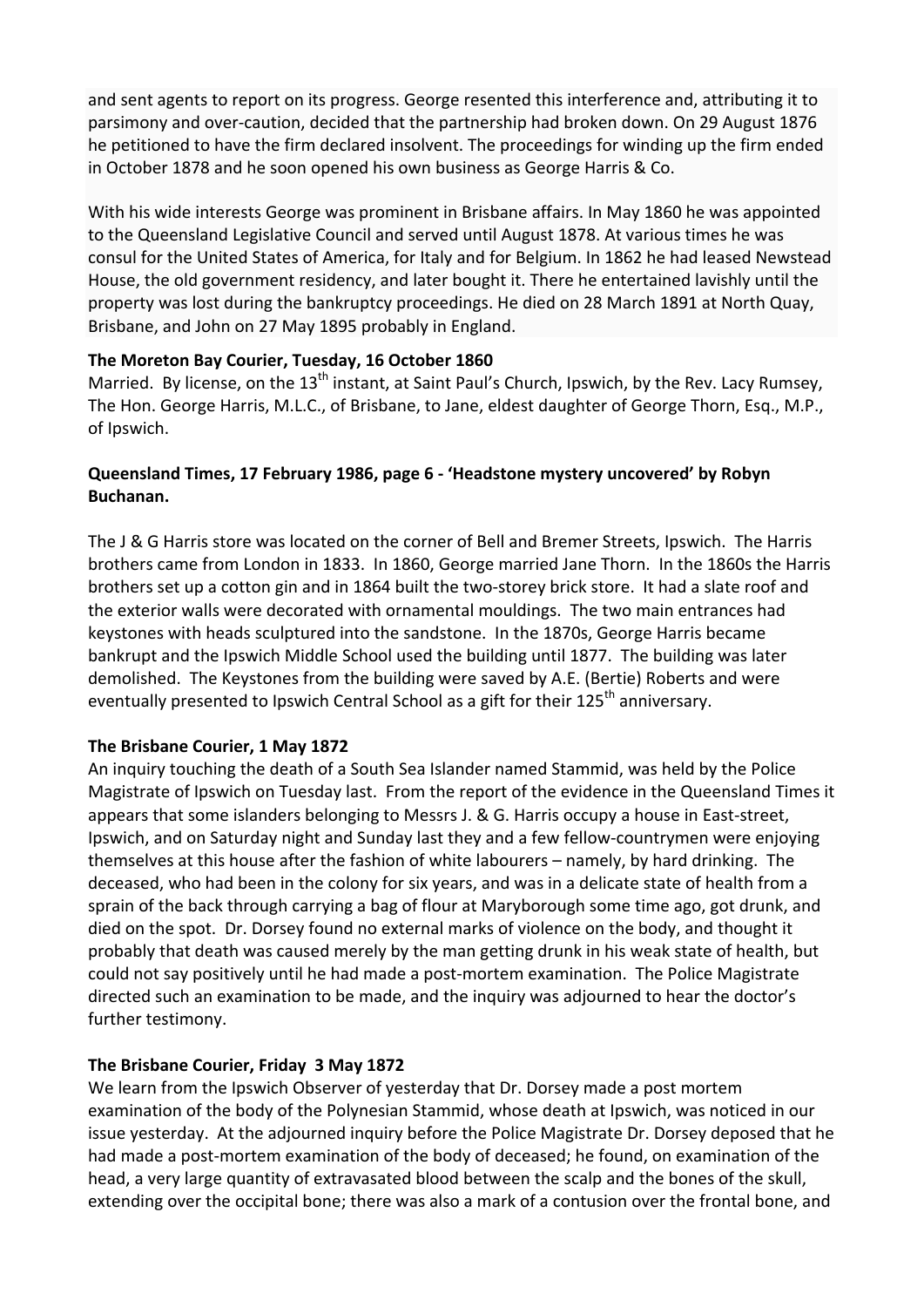consequent extravasation; from the man's color this injury was not visible externally; it was about the size of a florin; on opening the head he found the brain very soft, so much so that it was with difficulty it could be cut; the cavities of the brain contained blood; witness found sufficient cause of death in the examination of the head; he believed that deceased died from effusion on the brain caused by those injuries; they would be more likely to affect him than a more healthy brain; the extravasation over the frontal bone might have been caused by a blow of a stick or falling on a stone, and the injuries to the posterior portion of the head by a violent fall on a hard substance; there was no fracture of the cranium. – The Bench gave a verdict that deceased died from injuries received on the head either by a blow or fall, but weather accidentally or otherwise there is no evidence to show.

### **The Queenslander, Saturday 4 May 1872**

An inquiry into the cause of the sudden death of a Polynesian was held at the Police Court on Monday last. He was one of the islanders that are employed about town, and that occupy a house in East-street. From the evidence given, it seems that on the Saturday night previous, he and his fellow-islanders had held high orgies, and it is supposed that the deceased had drunk too much grog, and that such was the cause of his death. A post-mortem examination was ordered, and revealed the fact that there were contusions about the head; but the verdict given in the case stated that there was no evidence to prove whether these were the results of falls simply or of violence.

### **QLD State Archives – Indexes, Inquests**

Stammid (South Sea Islander) File Date: 1872 File No. 78 Location: JUS/N33

## **The Queenslander, Saturday, 4 April 1891**

DEATH OF AN OLD COLONIST

Mr. George Harris, of the well-known Queen-street firm of Messrs. George Harris and Co., died very suddenly at his residence, Bankside, North Quay, on Saturday evening at half‐past 6 o'clock. He had been ill for only sixteen hours, and Dr. Rendle, who attended him, certified that death had resulted from acute laryngitis, or swelling in the throat. The deceased gentleman took so ill early on Saturday morning that medical aid had to be sent for, and at 6 o'clock his son (Mr J.E. Harris) was summoned. The latter promptly answered the summons, and remained with his father until the end. The old gentleman passed away quietly, dying in his son's arms. The late Mr. George Harris had attained the age of 60 years and leaves a widow and grown-up family of four – namely, Mrs. R.G. Casey, of Normanby station; Mrs. G.C. Taylor, of Bellevue, Esk district; Mr. J.E. Harris; and Mr. George. E. Harris. The deceased was born in England, and arrived in Australia when only 2 years of age. After being educated and obtaining some knowledge of business, he entered into partnership with his brother, Mr. John Harris, under the name of Messrs. J. and G. Harris, merchants. The firm was dissolved some years after. Mr. Harris then embarked in business as a merchant on his own account under the style of Messrs. George Harris and Co. In this business he remained until his death. The deceased gentleman was well known in social circles, and there still remain in the minds of a large circle of sorrowing friends pleasant reminiscences of many a happy evening passed at Newstead, where he resided until quite recently. About thirty-two years ago he was wedded to Miss Jane Thorn, daughter of the late Mr. George Thorn, sen., who resided at Clermont, Ipswich, and sister of the Hon. George Thorn, of Ipswich. Besides being a prominent merchant in this city, the deceased was American Consul here for about twenty‐five years. He was a member of the Upper House of the first Parliament of Queensland.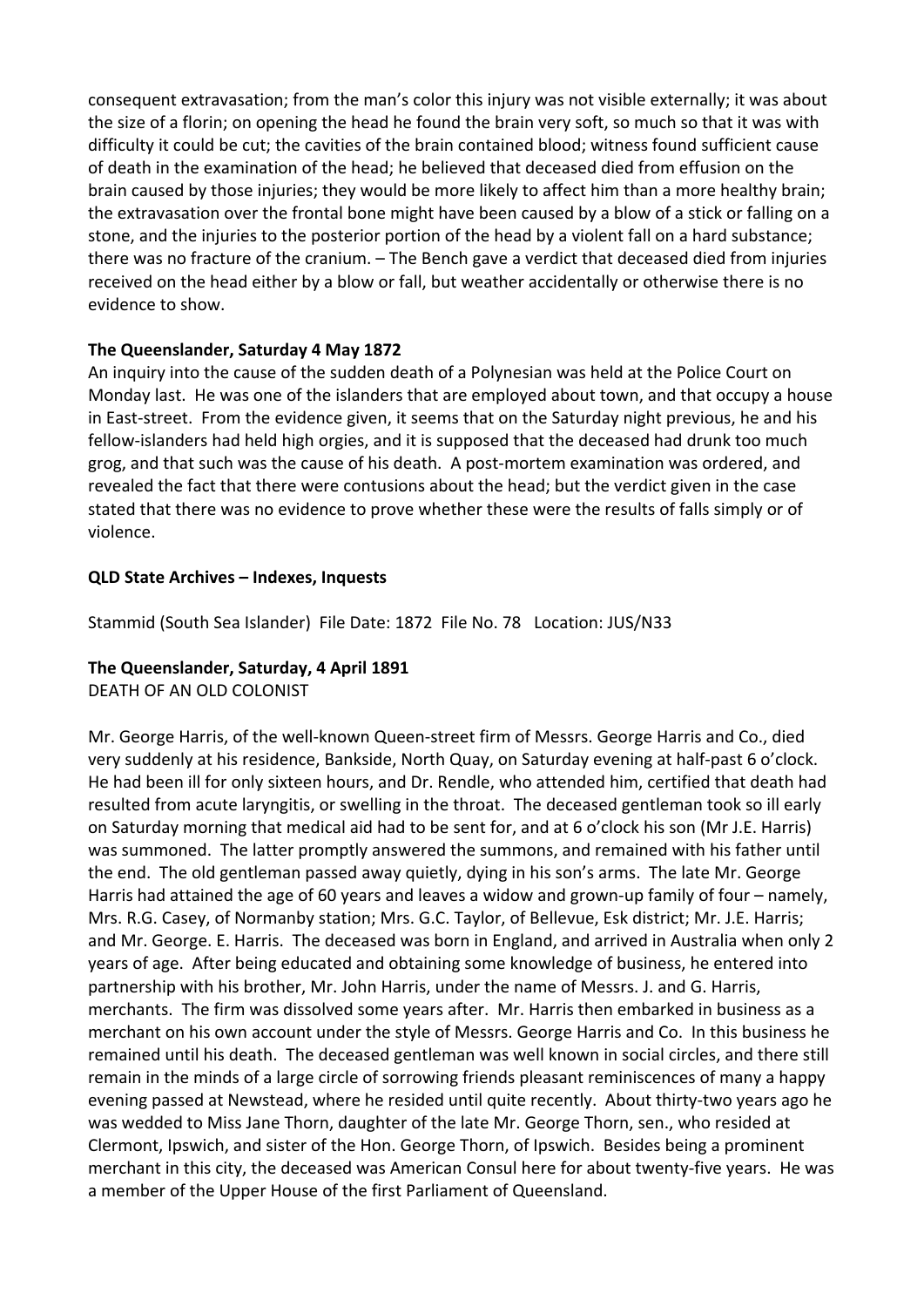A correspondent writes: ‐ 'The late Mr. Harris spent his early youth in Victoria and New South Wales, and like most Australian young men of spirit worked at the diggings in the former place, his 'mates' (if I remember rightly) being Captain Sholl and the late Donald Coutts, of Jondaryan and Bulimba. Mr. Harris, with his brother John, his sister and mother arrived in Brisbane about 1847, and carried on business first at South Brisbane, and afterwards at Short‐Street, on a site purchased from the late Hon. James Gibbon. The late Mr. George Harris was a gentleman of great vital business energy and hospitality. The writer has known him in 1855 and 1857 to clear out and pile up the merchandise in his capacious store at the Short‐street wharf, cover it up with red and blue blankets and white calico in a decorative style, and give a grand dance and supper on the premises to the leading people of Brisbane, the proceedings lasting till 4.a.m., when he, having shaken hands with the last guest, would set to work, replace the merchandise, and be at full swing of business again at 9.a.m., without one minute of sleep, and without having lost a moment of the working business hours in the twenty-four. But 'sanitary' science (from a municipal standpoint) was then unknown in Brisbane, and every one was strong and healthy.

### **The Brisbane Courier, Friday, 16 March 1917, page 11.**

### DEATH OF MRS GEORGE HARRIS

The death occurred yesterday afternoon, in the Mater Misericordiac Private Hospital, of Mrs. George Harris, relict of the late Mr. George Harris, of the firm J. and G. Harris. The deceased lady was one of the oldest residents of the State, and was the fourth child of the late Hon. George Thorn, of Clermont, Ipswich, one of the earliest pioneers of Queensland, and a member of the first Queensland Parliament. Her husband deceased her by about 26 years. Bother her sons – Messrs. George and John Ernest Harris – are also dead. She is survived by two daughters – Mrs. Lumley Hill, of Bellevue station, and Mrs. R.G. Casey, wife of Mr. R.G. Casey, chairman of the V.C.R., and a director of Messrs. Goldsborough, Mort, and Co., Melbourne. The funeral will leave St. John's Cathedral this afternoon for the Toowong Cemetery. Bishop Le Fanu and Rev. W. Thompson, of St. Michael and All Angels' Church, New Farm, will conduct the burial service.



Photo: Trove website. George Harris MLC, Queensland, ca.1870